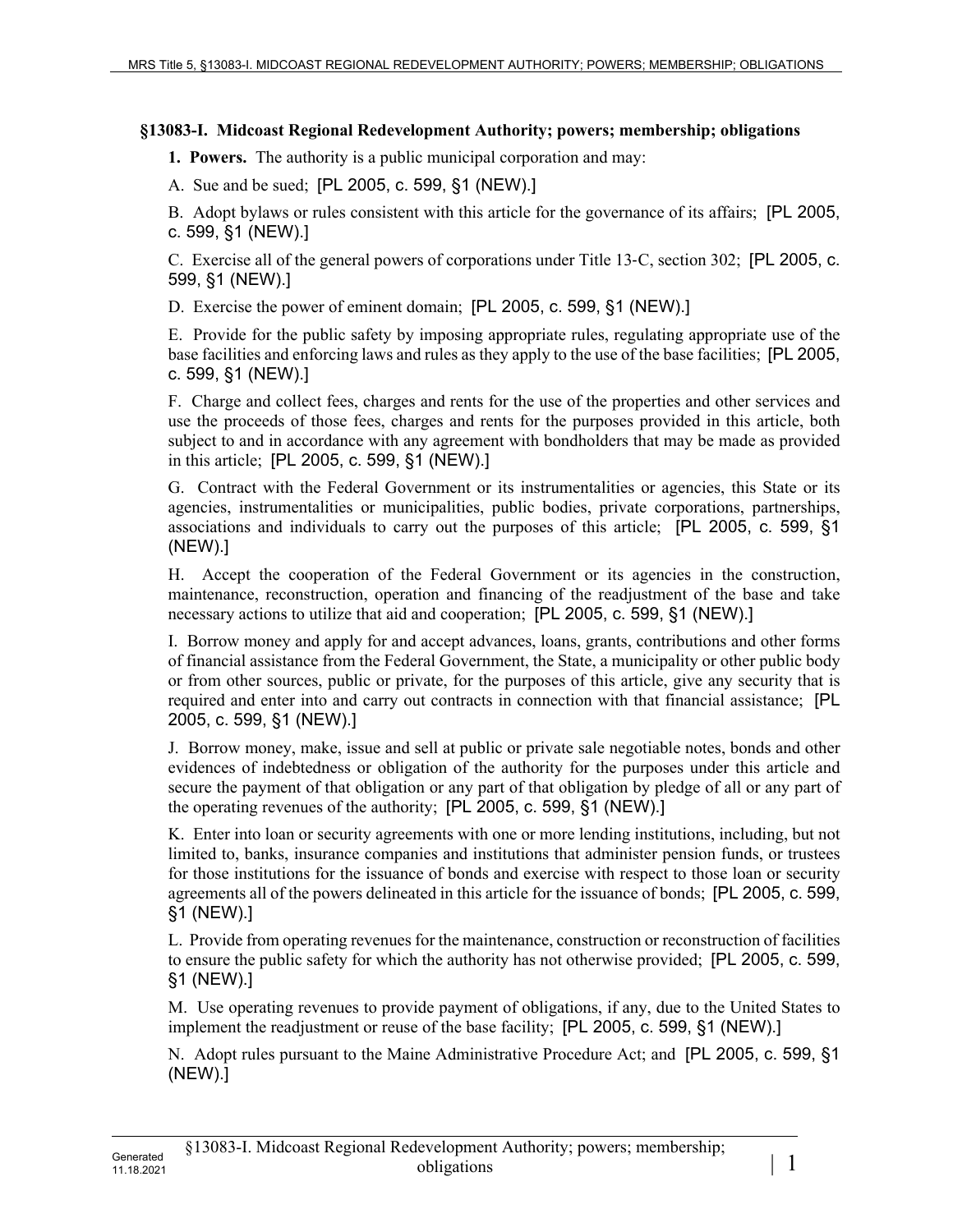O. Take all other lawful action necessary and incidental to these powers. [PL 2005, c. 599, §1 (NEW).]

[PL 2005, c. 599, §1 (NEW).]

**2. Membership; appointment.** The authority is governed by a board of trustees composed of 11 voting members appointed by the Governor and subject to review by the joint standing committee of the Legislature having jurisdiction over economic development matters and to confirmation by the Senate.

A. Trustees are appointed for 4-year terms, except that, for initial appointments, 3 trustees are appointed to one-year terms, 3 trustees are appointed to 2-year terms, 2 trustees are appointed to 3 year terms, 2 trustees are appointed to 4-year terms and the commissioner designated pursuant to paragraph D serves at the pleasure of the Governor. A vacancy must be filled in the same manner as the original appointment for the balance of the unexpired term. [PL 2005, c. 599, §1 (NEW).]

B. A trustee continues to hold office until a successor is appointed and qualified, but the term of the successor is not altered from the original expiration date of the holdover trustee's term. [PL 2005, c. 599, §1 (NEW).]

C. The Governor shall make 10 appointments, of which no fewer than 7 must be from candidates who are residents of Androscoggin County, Cumberland County and Sagadahoc County and are nominated by the primary impact communities. The Governor shall appoint members who reflect the diversity of interests represented by these communities. [PL 2005, c. 599, §1 (NEW).]

D. The Governor shall designate a commissioner of a department of State Government to be a voting, ex officio member of the board of trustees. [PL 2005, c. 599, §1 (NEW).]

E. A member appointed to the board of trustees may not hold an elected office in municipal, county or state government. [PL 2005, c. 599, §1 (NEW).] [PL 2005, c. 599, §1 (NEW).]

**3. Quorum.** Six members constitute a quorum. Six affirmative votes are required for the board of trustees to take action.

## [PL 2005, c. 599, §1 (NEW).]

**4. Liability.** The liability of the authority is governed by the Maine Tort Claims Act. A member of the board of trustees or an employee of the authority is not subject to any personal liability for having acted in the service of the member's or employee's duty as a member of the board or an employee of the authority within the course and scope of membership or employment to carry out a power or duty under this article. The authority shall indemnify a member of the board or an employee of the authority against expenses actually and necessarily incurred in connection with the defense of an action or proceeding in which a member of the board or an employee is made a party by reason of past or present association with the authority.

[PL 2009, c. 641, §2 (AMD).]

**5. Expenses.** A trustee is not entitled to receive compensation for services to the authority but is entitled to receive reimbursement for necessary expenditures, including travel expenses, incurred in carrying out those services.

[PL 2005, c. 599, §1 (NEW).]

**6. Officers; employees.** The board of trustees shall elect a chair and vice-chair from among its members. The authority may employ an executive director, technical experts and other agents and employees, permanent and temporary, that it requires and may determine their qualifications, duties and compensation. For required legal services, the authority may employ or retain its own counsel and legal staff.

[PL 2005, c. 599, §1 (NEW).]